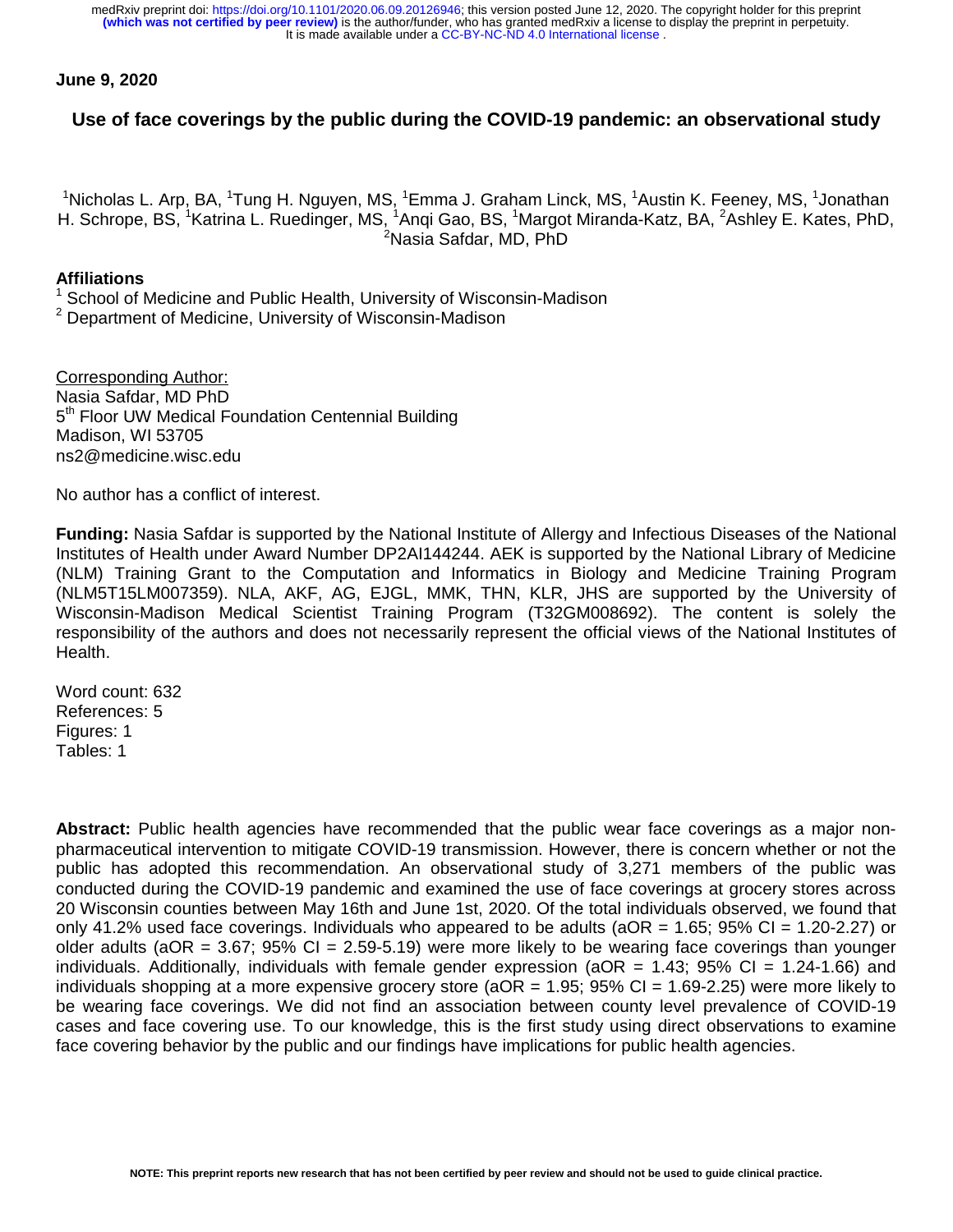**Background**: The Centers for Disease Control and Prevention (CDC) recommends that the public wear face coverings as a major non-pharmaceutical intervention to mitigate COVID-19 transmission (1), particularly when physical distancing is difficult. Given that the United States does not have a culture of face covering use by the public and recent media reports of violent retaliation by people asked to wear a face covering (2), there is concern regarding widespread adoption of this recommendation. A recent survey by Gallup reported 68% of U.S. adults claim to 'always' or 'sometimes' wear a face covering in public (3). To date, however, there have been no direct observational studies examining face covering usage by the general public in the United States.

**Objective**: To determine face covering usage by the public visiting grocery stores using a convenience sample of Wisconsin residents.

**Methods**: We used direct observations of individuals exiting 26 grocery stores to assess face covering use across 20 counties in Wisconsin between 16 May and 1 June 2020 (Figure 1A). No stores required face coverings upon entry. Two simultaneous observers recorded the shoppers' apparent age (minor, young adult, adult, older adult), gender expression (female/male), and face covering use (present/absent: any type of cloth, surgical mask, or N95 respirator). Inter-rater reliability was assessed for 307 observations using Cohen's kappa coefficients.

 The price index for each store was calculated as a relative z-score based on the price of 12 staple food items (onion, potato, apple, soda, yogurt, milk, and two types of eggs, chicken, and butter) to determine if face covering use was associated with expense.

We used multiple logistic regression with face covering usage as the dependent variable, to examine associations between age category, gender expression, price indices, and county-level COVID-19 case prevalence (4). Adjusted odds ratios (aOR), including these covariates, and 95% confidence intervals were calculated. Analyses were conducted using glm in R version 4.0.

 To determine the representativeness of the sample, we used a two-sided Kolmogorov-Smirnov (KS) test to evaluate whether the U.S. census tract of the observed locations reflected the distribution of race (percent non-white) and median family income reported across Wisconsin (5).

**Findings**: We observed a total of 3,271 individuals, 41.2% of whom were observed wearing face coverings when exiting grocery stores. There was a higher prevalence of face covering use by older adults (59.5%) compared to minors (26.2%), young adults (34.8%), and adults (39.9%) and by females (44.8%) compared to males (36.9%) (Table 1). In the multiple logistic regression analyses, we found that age categories of adult and older adult, female gender, and observations at higher price index stores were statistically significantly associated with higher odds of face covering usage (Figure 1B). However, case prevalence was not associated with higher odds of face covering usage.

 The Cohen's kappa coefficients for age (0.79, 'substantial agreement'), gender expression (0.98, 'almost perfect agreement'), and face covering usage (0.92, 'almost perfect agreement') indicate these variables were robustly collected across observers independently. Additionally, we found no significant difference between the sample and Wisconsin at large using the KS test (median income:  $p = 0.751$ ,  $D =$ 0.145; percent non-white:  $p = 0.203$ ,  $D = 0.24$ ).

**Discussion**: We found face covering usage in public was not widely practiced, despite recommendations by multiple public health agencies, including the Wisconsin Department of Health Services (4). Our study has limitations due to its cross-sectional design and the potential of misclassifying face covering use if the covering was removed prior to the observation at the store's exit door. However, our results have important implications for public health agencies. Our results suggest the need to develop and test interventions to promote face covering usage by the general public in the United States. Future directions from this report include examining the reasons why some individuals choose not to wear face coverings in public.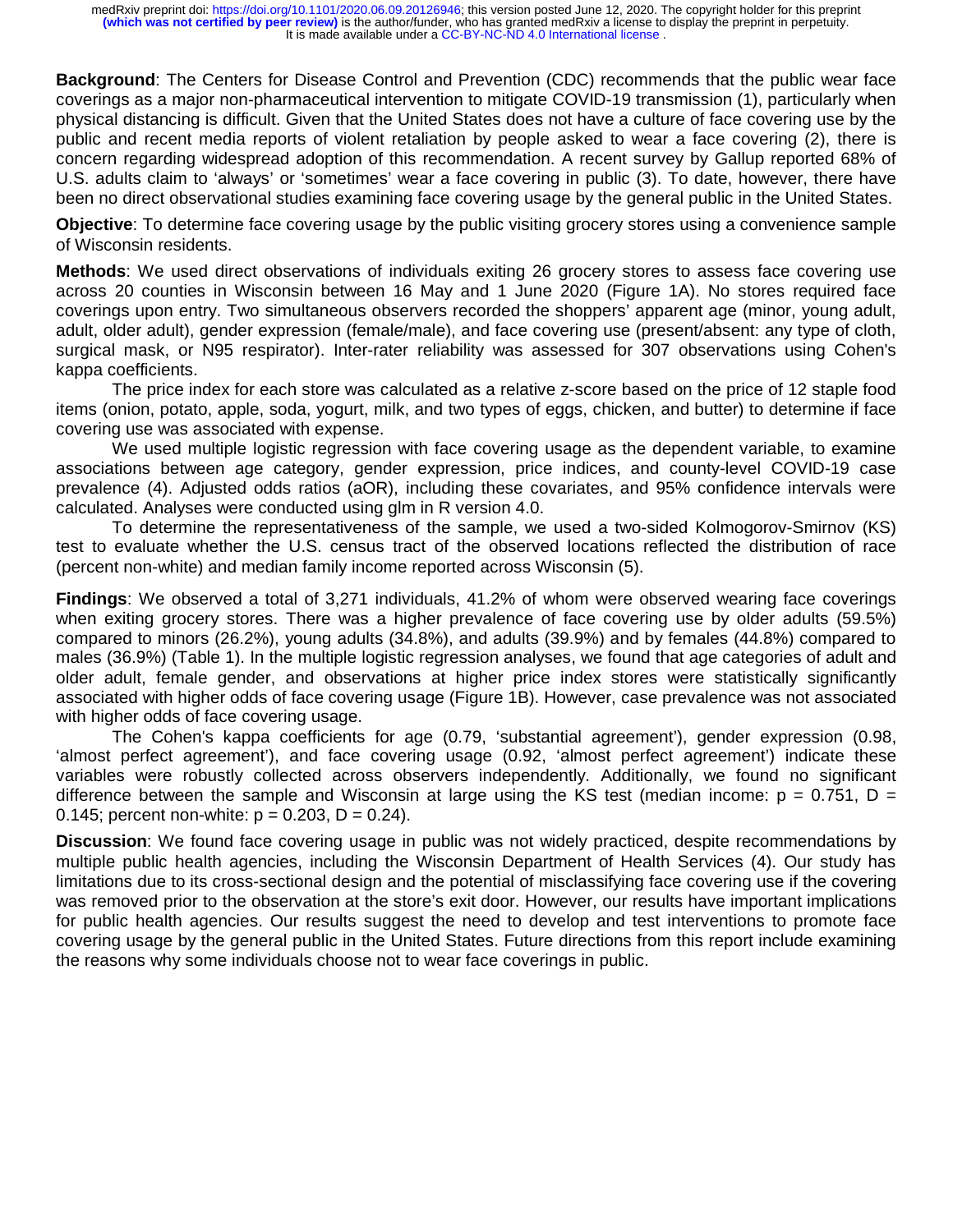## **References:**

- 1. CDC. 2019 Novel Coronavirus. 2020. Accessed at https://www.cdc.gov/coronavirus on May 29 2020.
- 2. MacFarquhar, Neil. 2020. "Who's Enforcing Mask Rules? Often Retail Workers, and They're Getting Hurt." May 15, 2020. https://www.nytimes.com/2020/05/15/us/coronavirus-masks-violence.html.
- 3. Ritter by Z, Brenan M. New April Guidelines Boost Perceived Efficacy of Face Masks. 2020. Accessed at https://news.gallup.com/poll/310400/new-april-guidelines-boost-perceived-efficacy-face-masks.aspx on May 27 2020.
- 4. Wisconsin Department of Health Services. COVID-19 (Coronavirus Disease). 2020. Accessed at https://www.dhs.wisconsin.gov/covid-19/ on May 27 2020.
- 5. U.S. Census Bureau. 2018 American Community Survey 1-Year Estimates, Tables DP05 and S1903. 2018. Accessed at https://data.census.gov/cedsci/ on May 30 2020.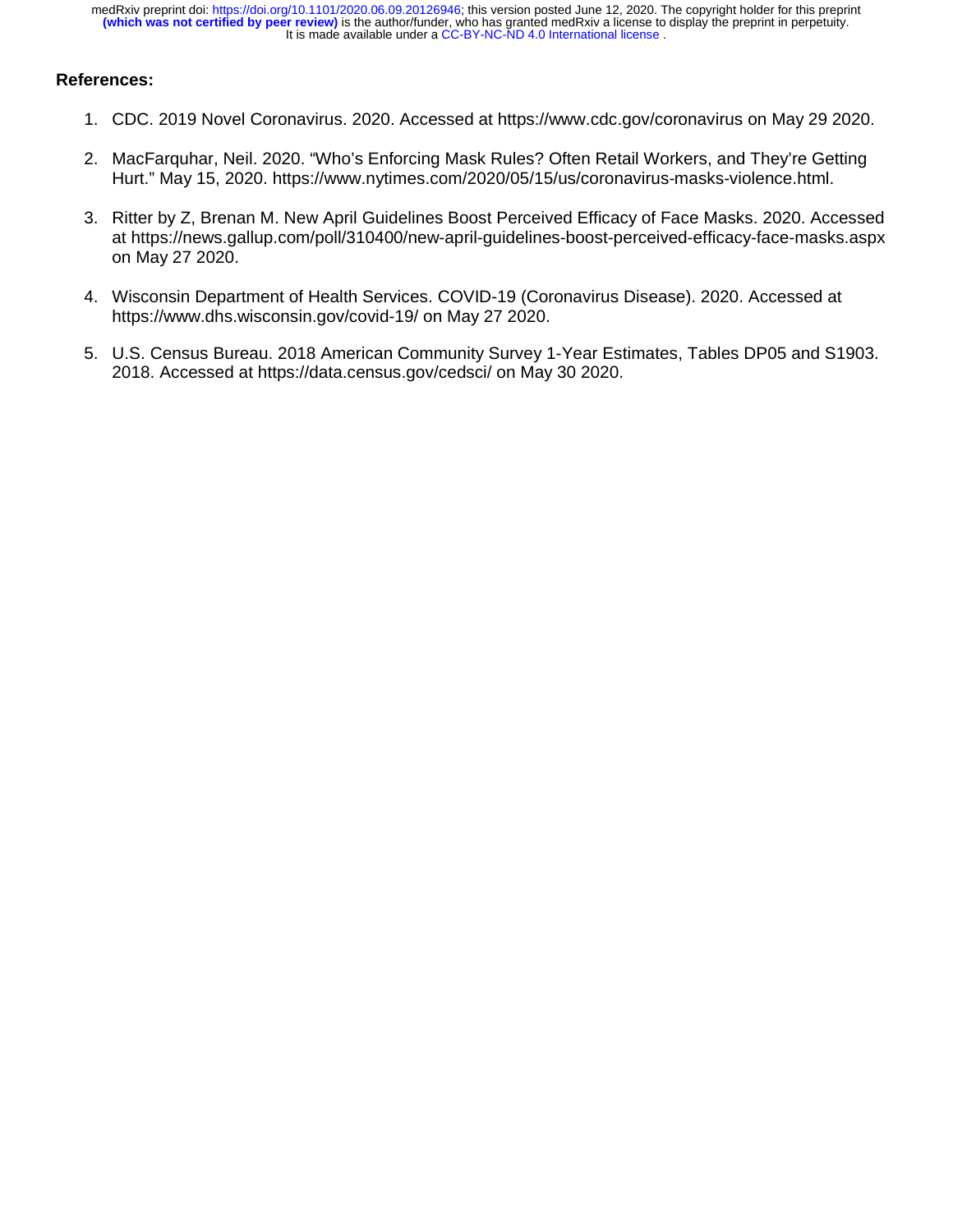|                     |                     |                    |                    |                  | n/total (%) using face coverings |                    |                    |                           |                                                  |
|---------------------|---------------------|--------------------|--------------------|------------------|----------------------------------|--------------------|--------------------|---------------------------|--------------------------------------------------|
| County              | Gender<br>Age       |                    |                    |                  |                                  |                    |                    | <b>Price Index</b>        | COVID-19 cases per                               |
|                     | <b>Total</b>        | Female             | Male               | Minor            | <b>Young Adult</b>               | Adult              | <b>Older Adult</b> | of Store(s)<br>(interval) | hundred-thousand (total<br>$\cases$ <sup>+</sup> |
| <b>Adams</b>        | 7/103<br>(6.8)      | 4/58<br>(6.9)      | 3/45<br>(6.7)      | 0/1<br>(0)       | 1/26<br>(3.8)                    | 4/53<br>(7.5)      | 2/23<br>(8.7)      | 0.6                       | 19.9 $(4)^f$                                     |
| Brown <sup>#*</sup> | 118/313<br>(37.7)   | 76/181<br>(42)     | 42/132<br>(31.8)   | 3/22<br>(13.6)   | 7/51<br>(13.7)                   | 79/186<br>(42.5)   | 29/54<br>(53.7)    | $(-0.2, 0.8)$             | 893 (2320) <sup>9</sup>                          |
| Dane <sup>#**</sup> | 644/934<br>(69)     | 353/485<br>(72.8)  | 291/449<br>(64.8)  | 13/35<br>(37.1)  | 175/287<br>(61)                  | 343/476<br>(72.1)  | 113/136<br>(83.1)  | $(-0.6, 1.8)$             | 138.7 (735) <sup>a,b,h</sup>                     |
| Fond Du Lac         | 24/123<br>(19.5)    | 14/62<br>(22.6)    | 10/61<br>(16.4)    | 5/13<br>(38.5)   | 2/24<br>(8.3)                    | 13/75<br>(17.3)    | 4/11<br>(36.4)     | $-0.2$                    | 209.2 $(214)^9$                                  |
| Grant               | 38/100<br>(38)      | 22/51<br>(43.1)    | 16/49<br>(32.7)    | 5/13<br>(38.5)   | 9/35<br>(25.7)                   | 13/34<br>(38.2)    | 11/18<br>(61.1)    | $-0.3$                    | 142.8 $(74)^a$                                   |
| lowa                | 57/151<br>(37.7)    | 44/102<br>(43.1)   | 13/49<br>(26.5)    | $5/22$<br>(22.7) | 12/33<br>(36.4)                  | 26/68<br>(38.2)    | 14/28<br>(50)      | $-0.5$                    | 50.8 $(12)^e$                                    |
| Jackson             | 25/105<br>(23.8)    | 16/61<br>(26.2)    | 9/44<br>(20.5)     | 5/14<br>(35.7)   | 2/23<br>(8.7)                    | 9/52<br>(17.3)     | 9/16<br>(56.2)     | $-0.1$                    | 68.3 $(14)^d$                                    |
| Kenosha             | 48/100<br>(48)      | 26/55<br>(47.3)    | 22/45<br>(48.9)    | 7/12<br>(58.3)   | 10/26<br>(38.5)                  | 18/44<br>(40.9)    | 13/18<br>(72.2)    | $-0.2$                    | 699.8(1178) <sup>h</sup>                         |
| Lafayette           | 16/59<br>(27.1)     | 11/29<br>(37.9)    | $5/30$<br>(16.7)   | 1/4<br>(25)      | 2/5<br>(40)                      | 2/35<br>(5.7)      | 11/15<br>(73.3)    | $-0.2$                    | 149.4 $(25)^e$                                   |
| <b>Milwaukee</b>    | 41/100<br>(41)      | 29/62<br>(46.8)    | 12/38<br>(31.6)    | 1/11<br>(9.1)    | 4/15<br>(26.7)                   | 28/60<br>(46.7)    | 8/14<br>(57.1)     | $-0.4$                    | 817.3 (7799) <sup>h</sup>                        |
| <b>Monroe</b>       | 10/103<br>(9.7)     | 5/48<br>(10.4)     | $5/55$<br>(9.1)    | 0/7<br>(0)       | 0/23<br>(0)                      | 6/64<br>(9.4)      | 4/9<br>(44.4)      | $-0.3$                    | 33 $(15)^c$                                      |
| Outagamie           | 90/200<br>(45)      | 55/109<br>(50.5)   | 35/91<br>(38.5)    | 1/7<br>(14.3)    | 12/40<br>(30)                    | 34/93<br>(36.6)    | 43/60<br>(71.7)    | 0.1                       | 124.5 $(230)^9$                                  |
| <b>Pierce</b>       | 46/118<br>(39)      | 34/68<br>(50)      | 12/50<br>(24)      | 1/5<br>(20)      | 6/26<br>(23.1)                   | 24/65<br>(36.9)    | 15/22<br>(68.2)    | $-0.3$                    | 103.4 $(43)$ <sup>e</sup>                        |
| Polk                | 29/104<br>(27.9)    | 22/62<br>(35.5)    | 7/42<br>(16.7)     | 1/1<br>(100)     | 0/18<br>(0)                      | 10/42<br>(23.8)    | 18/43<br>(41.9)    | 0.1                       | 39.2 $(17)^e$                                    |
| Racine              | 36/100<br>(36)      | 15/62<br>(24.2)    | 21/38<br>(55.3)    | 0/5<br>(0)       | 5/14<br>(35.7)                   | 22/65<br>(33.8)    | 9/16<br>(56.2)     | $-0.3$                    | 886.9 (1733) <sup>h</sup>                        |
| St. Croix           | 19/101<br>(18.8)    | 12/41<br>(29.3)    | 7/60<br>(11.7)     | 0/4<br>(0)       | 0/23<br>(0)                      | 2/49<br>(4.1)      | 17/25<br>(68)      | 0.5                       | 80.8 $(71)$ <sup>e</sup>                         |
| Walworth            | 22/100<br>(22)      | 11/47<br>(23.4)    | 11/53<br>(20.8)    | 5/12<br>(41.7)   | 4/27<br>(14.8)                   | 10/45<br>(22.2)    | 3/16<br>(18.8)     | $-0.5$                    | 275.7 (284) <sup>b</sup>                         |
| Waushara            | 27/98<br>(27.6)     | 21/60<br>(35)      | 6/38<br>(15.8)     | 2/3<br>(66.7)    | 1/8<br>(12.5)                    | 16/62<br>(25.8)    | 8/25<br>(32)       | 0.1                       | 33.2 $(8)^9$                                     |
| Winnebago           | 27/145<br>(18.6)    | 17/75<br>(22.7)    | 10/70<br>(14.3)    | 1/18<br>(5.6)    | 8/35<br>(22.9)                   | 14/82<br>(17.1)    | 4/10<br>(40)       | $-0.8$                    | 146.5 (249) <sup>9</sup>                         |
| Wood                | 24/114<br>(21.1)    | 12/67<br>(17.9)    | 12/47<br>(25.5)    | 2/12<br>(16.7)   | 5/23<br>(21.7)                   | 13/68<br>(19.1)    | 4/11<br>(36.4)     | 0.4                       | 15 $(11)^{f}$                                    |
| <b>Total</b>        | 1348/3271<br>(41.2) | 799/1785<br>(44.8) | 549/1486<br>(36.9) | 58/221<br>(26.2) | 265/762<br>(34.8)                | 686/1718<br>(39.9) | 339/570<br>(59.5)  |                           |                                                  |

| Table 1. Multi-county observation data of face covering use by the public at grocery stores in Wisconsin |  |  |  |
|----------------------------------------------------------------------------------------------------------|--|--|--|
|----------------------------------------------------------------------------------------------------------|--|--|--|

<sup>†</sup>Data retrieved from WDHS based on date direct observations were recorded: May 16<sup>a</sup>, 17<sup>b</sup>, 18<sup>c</sup>, 26<sup>d</sup>, 27<sup>e</sup>, 29<sup>†</sup>, 31<sup>g</sup>, and June 1<sup>h</sup>, 2020 (5). In counties where multiple observations on different dates occurred as marked, the prevalence of the latest date observed was reported. ‡ Observations recorded from \* 3 or \*\* 5 different stores and price indices were calculated for each store in each respective county.